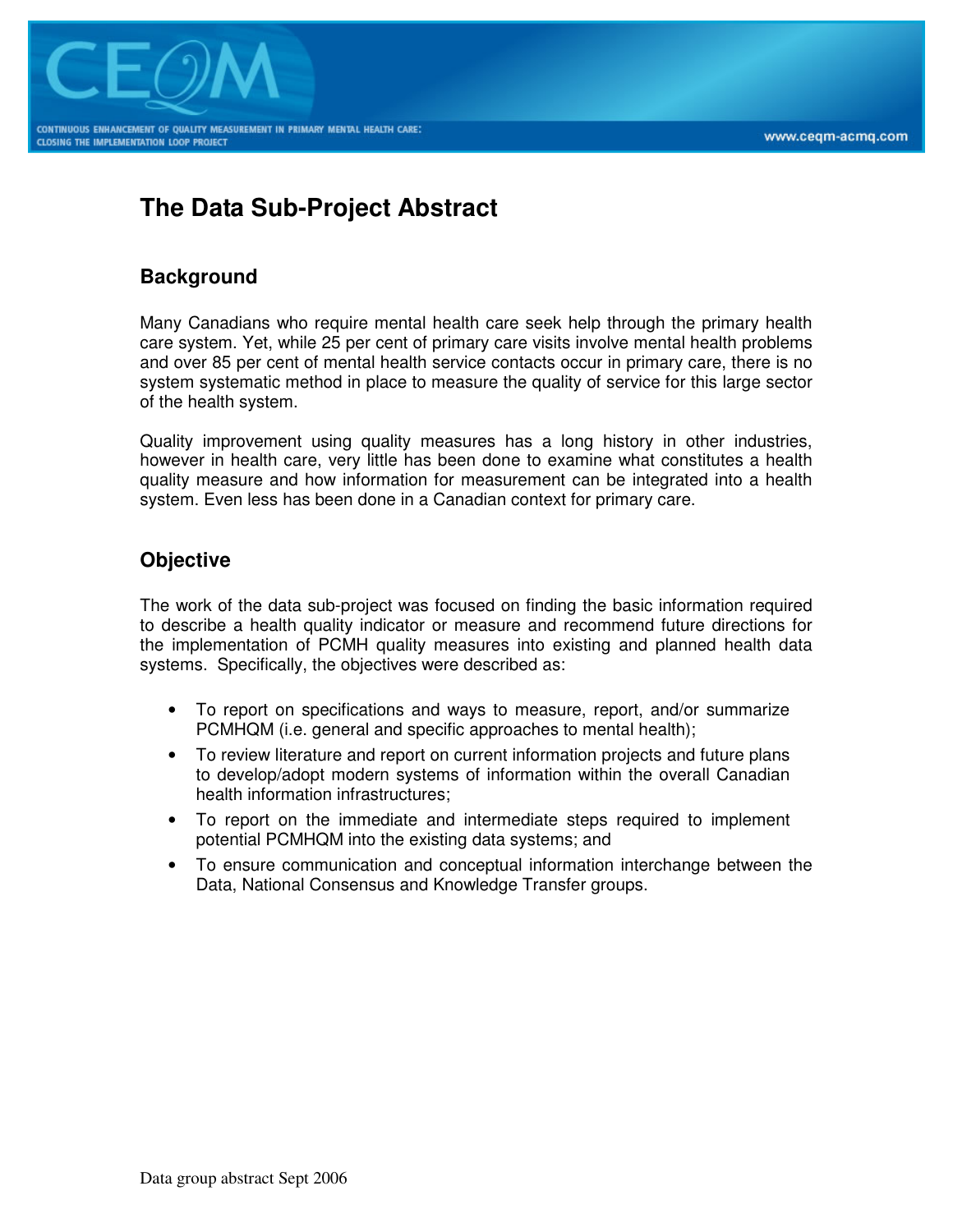

#### **Methods**

### **Data Sources and Design**

The main approach was a review of the literature. The literature search was focused on the current uses of health measures and the data systems necessary to support quality improvement. The primary data source for the Data Sub-project was a two phase literature review. Articles were selected for an 8 year period (1997 – 2004) with preference given to more recent articles. A search of known electronic databases using a combination of key words such as "health indicator", "quality indicator", and "continuous quality improvement" provided an initial sample of 753 potential articles. Specific criteria were placed in the inclusion of articles, namely the relevance to health care, primary care, mental health, and quality improvement. Articles dealing with health quality measures without a focus on mental health or primary care were examined for common concepts that could be applied to the project. After the application of this screening, the number of reviewed articles was reduced to 146. Additional hand searches were done to locate grey literature on specific measures and indicators. Key informant interviews were also conducted with health information experts in Canada to gauge both the gaps in health information management and planned developments for health data infrastructure.

#### **Participants**

The Data Sub-project members consisted of experts in the field of Canadian health data systems, clinicians and academics.

#### **Results**

One hundred and forty-six articles were reviewed that addressed quality measurement and mental health. Very little literature was found that addressed both primary care mental health and quality measurement. The current state of health information in primary care in Canada was captured in a report Enhancing the Primary Health Care Data Collection Infrastructure in Canada from the Canadian Institute of Health Information that was published in 2006. While much has been written about the development of quality improvement tools, the need for standard measurement approaches, and the value of electronic data capture as a tool for quality improvement, an approach that both meets the quality measurement needs of the mental health primary care sector as well as ensures standardized measurement practices across the country has yet to be developed.